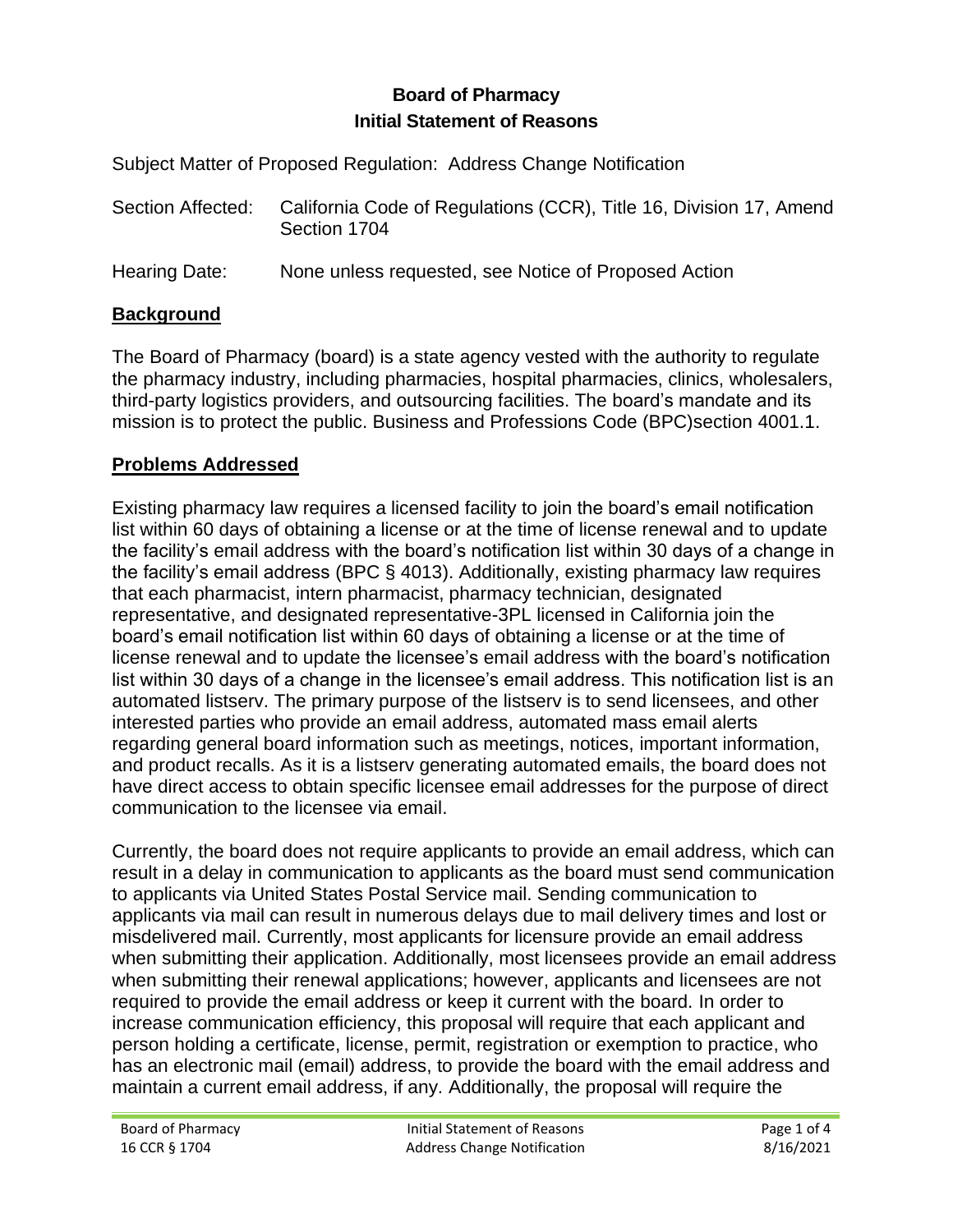individual to notify the board of any change in their email address within 30 days of the change. This requirement is consistent with the 30-day address change notification in subdivision (a) as well as BPC 4013.

# **Anticipated Benefits of the Proposed Regulations**

The proposed regulatory action will continue to provide consumer protection per the board's mandates, which affects the protection of public health and safety. This means the pharmacy's license to practice is not affected, or discontinued because of the lack of communication, or mail getting lost. Ultimately, this benefits the health and welfare of California residents.

By requiring applicants and licensees to provide and maintain their electronic mail address with the board, the board can email application deficiency notices, renewal notices, and renewal deficiency notices to applicants and licensees. This will eliminate postal delays and reduce the possibility of notices being lost in the mail or misdelivered. If an applicant or licensee does not have an electronic mail address, the applicant and licensee would not have to provide one to the board.

### **Specific Purpose of Proposed Changes and Rationale**

The section heading for BPC section 1704 is amended to read "Providing Addresses," which increases clarity that the regulation includes requirements to provide addresses to the board and not simply about changing an address.

The subdivision letter (a) was added to the first section for clarity and for proper formatting with the addition of subdivision (b).

Subdivision (b) adds the requirement for each applicant or person holding a certificate, license, permit, registration or exemption to practice, who has an electronic mail address to provide the board with the electronic mail address and the requirement that they maintain a current electronic mail address on file with the board, if they have one. Additionally, it adds the requirement that the individual notify the board of any change in their email address within 30 days of the change. The 30-day timeframe was selected as it is consistent with the address change notification requirement in subdivision (a) as well as BPC 4013.The board determined that communication through email is an efficient way to communicate with applicants and licensees regarding both application status, license status, and information impacting the practice of pharmacy in California. Further, the board determined that electronic mail addresses can be confidentially maintained by the board and would be exempt from disclosure under a public records act request. The board also recognized that not every applicant or licensee may have an electronic mail address, so the board determined that should the applicant or licensee not have one, they do not need to provide one.

### **Underlying Data**

1. Relevant Meeting Materials and Minutes from Board Meeting held July 29-30, 2020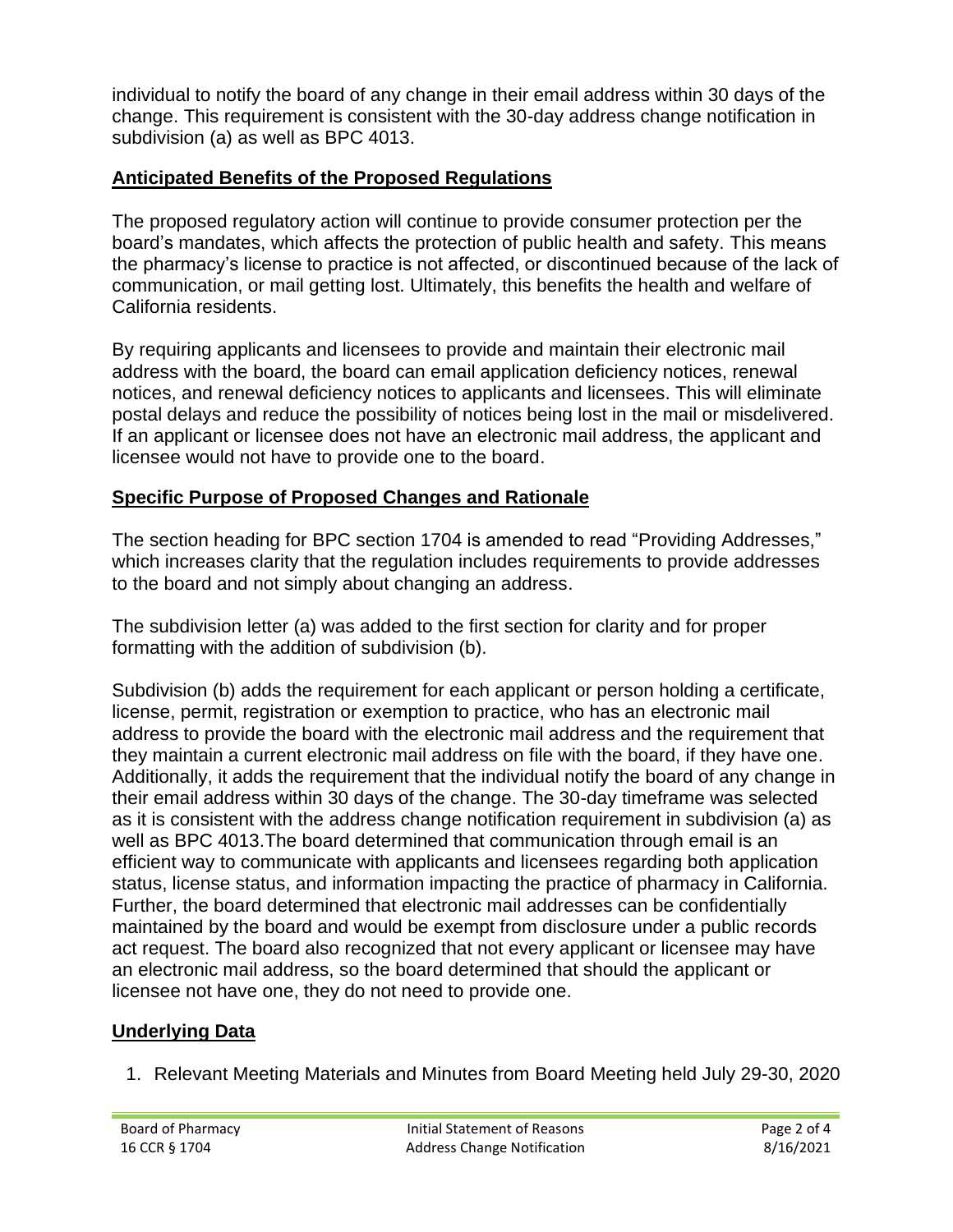2. Relevant Meeting Materials and Minutes from Board Licensing Committee Meeting held July 8, 2020

#### **Business Impact**

The board made a determination that the proposed regulatory action would have no significant statewide adverse economic impact directly affecting businesses and/or employees. This initial determination is based on the absence of testimony to that effect during the development of the proposed regulation, which occurred over several months in numerous board and committee meetings.

The board determined that electronic mail addresses are often free to obtain from numerous online companies and providing the electronic mail address to the board is as simple as writing it on an application when applying for a license or submitting a renewal application. Additionally, most facility applicants and licensees already provide an email address to the board as it is an effective method of communication.

### **Economic Impact Assessment:**

The board has determined that:

- (1) this proposal will not create jobs within California;
- (2) this proposal will not eliminate jobs within California;
- (3) this proposal will not create new businesses within California;
- (4) this proposal will not eliminate existing businesses within California;
- (5) this proposal will not expand businesses currently doing business in the State of California.

The board determined that this proposal will not create or eliminate jobs or businesses or expand existing businesses. The proposal establishes the requirement for applicants and licensees to provide and maintain an electronic mail address, which does not create, expand, or eliminate jobs or businesses.

The regulatory proposal would ensure continued consumer protection per the Board of Pharmacy mandate. This means the pharmacy's license to practice is not affected, or discontinued because of the lack of communication, or mail getting lost. By joining the board's email notification list, this will ensure that important updates are received timely. Additionally, both licensed pharmacist and interested parties that signed up for the notification listserv will receive timely information such as prescription recalls and alerts which protect the public. Ultimately, benefits the health and welfare of California residents.

The Board determined that this proposed regulatory action will not impact worker's safety, or the state's environment.